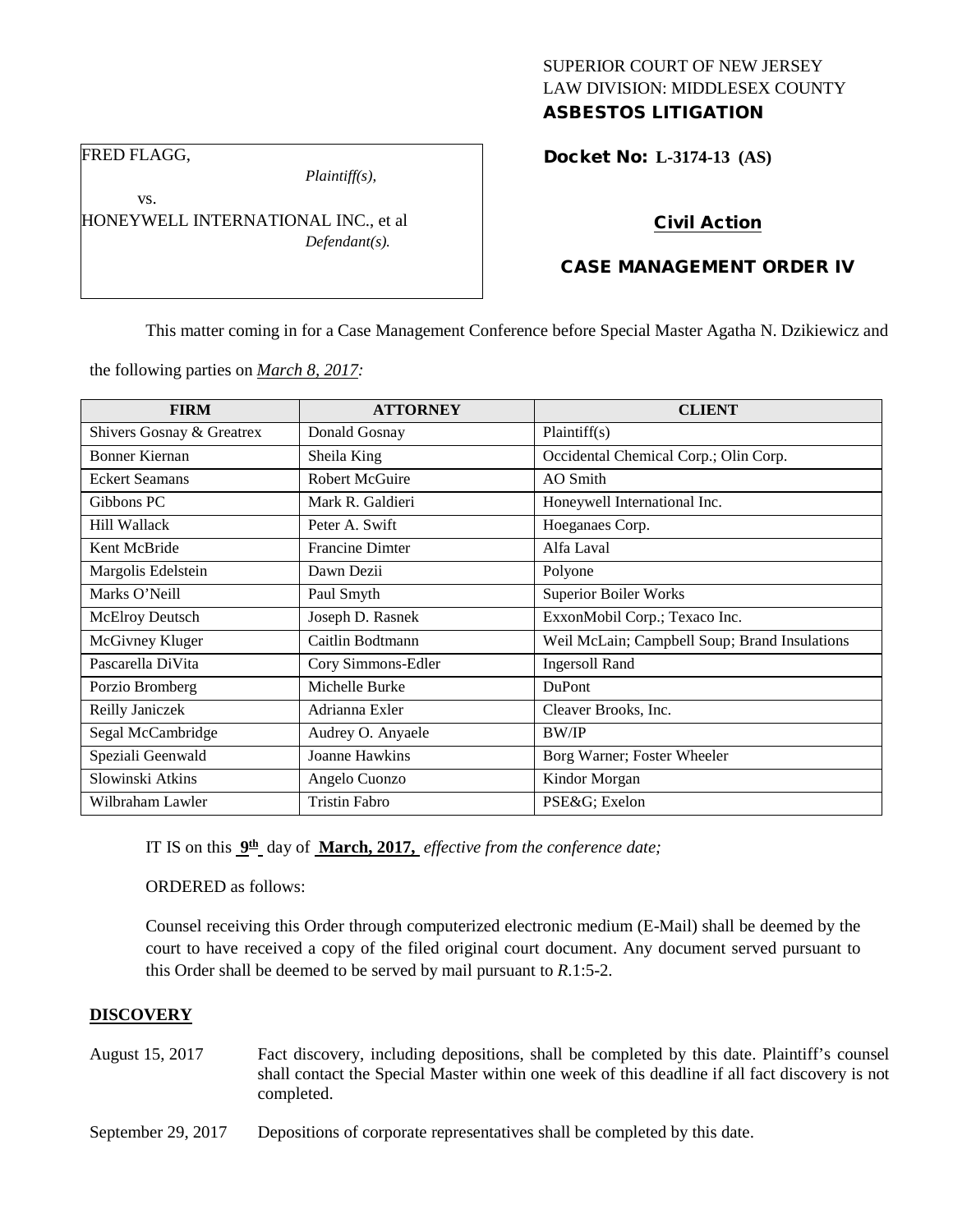#### **EARLY SETTLEMENT**

October 6, 2017 Settlement demands shall be served on all counsel and the Special Master by this date.

# **SUMMARY JUDGMENT MOTION PRACTICE**

- October 20, 2017 Plaintiff's counsel shall advise, in writing, of intent not to oppose motions by this date.
- November 3, 2017 Summary judgment motions shall be filed no later than this date.
- December 1, 2017 Last return date for summary judgment motions.

#### **MEDICAL DEFENSE**

December 29, 2017 Defendants shall identify its medical experts and serve medical reports, if any, by this date. **In addition, defendants shall notify plaintiff's counsel (as well as all counsel of record) of a joinder in an expert medical defense by this date.**

#### **LIABILITY EXPERT REPORTS**

- October 27, 2017 Plaintiff shall identify its liability experts and serve liability expert reports or a certified expert statement by this date or waive any opportunity to rely on liability expert testimony.
- December 29, 2017 Defendants shall identify its liability experts and serve liability expert reports, if any, by this date or waive any opportunity to rely on liability expert testimony.

#### **ECONOMIST EXPERT REPORTS**

- October 27, 2017 Plaintiff shall identify its expert economists and serve expert economist report(s), if any, by this date or waive any opportunity to rely on economic expert testimony.
- December 29, 2017 Defendants shall identify its expert economists and serve expert economist report(s), if any, by this date or waive any opportunity to rely on economic expert testimony.

# **EXPERT DEPOSITIONS**

January 22, 2018 Expert depositions shall be completed by this date. To the extent that plaintiff and defendant generic experts have been deposed before, the parties seeking that deposition in this case must file an application before the Special Master and demonstrate the necessity for that deposition. To the extent possible, documents requested in a deposition notice directed to an expert shall be produced three days in advance of the expert deposition. The expert shall not be required to produce documents that are readily accessible in the public domain.

# **PRE-TRIAL AND TRIAL**

June 1, 2017 The settlement conference previously scheduled on this date is **cancelled**. January 18, 2018 @ 1:30pm Settlement conference. All defense counsel shall appear with authority to negotiate settlement and have a representative authorized to negotiate settlement available by phone. Any request to be excused from the settlement conference shall be made to the Special Master no later than 4:00pm of the day prior to the conference.

\_\_\_\_\_\_\_\_\_\_\_\_\_\_\_\_\_\_\_\_\_\_\_\_\_\_\_\_\_\_\_\_\_\_\_\_\_\_\_\_\_\_\_\_\_\_\_\_\_\_\_\_\_\_\_\_\_\_\_\_\_\_\_\_\_\_\_\_\_\_\_\_\_\_\_\_\_\_\_\_\_\_\_\_\_\_\_\_\_\_\_\_\_\_\_\_\_\_\_\_\_\_\_\_\_\_\_\_\_\_